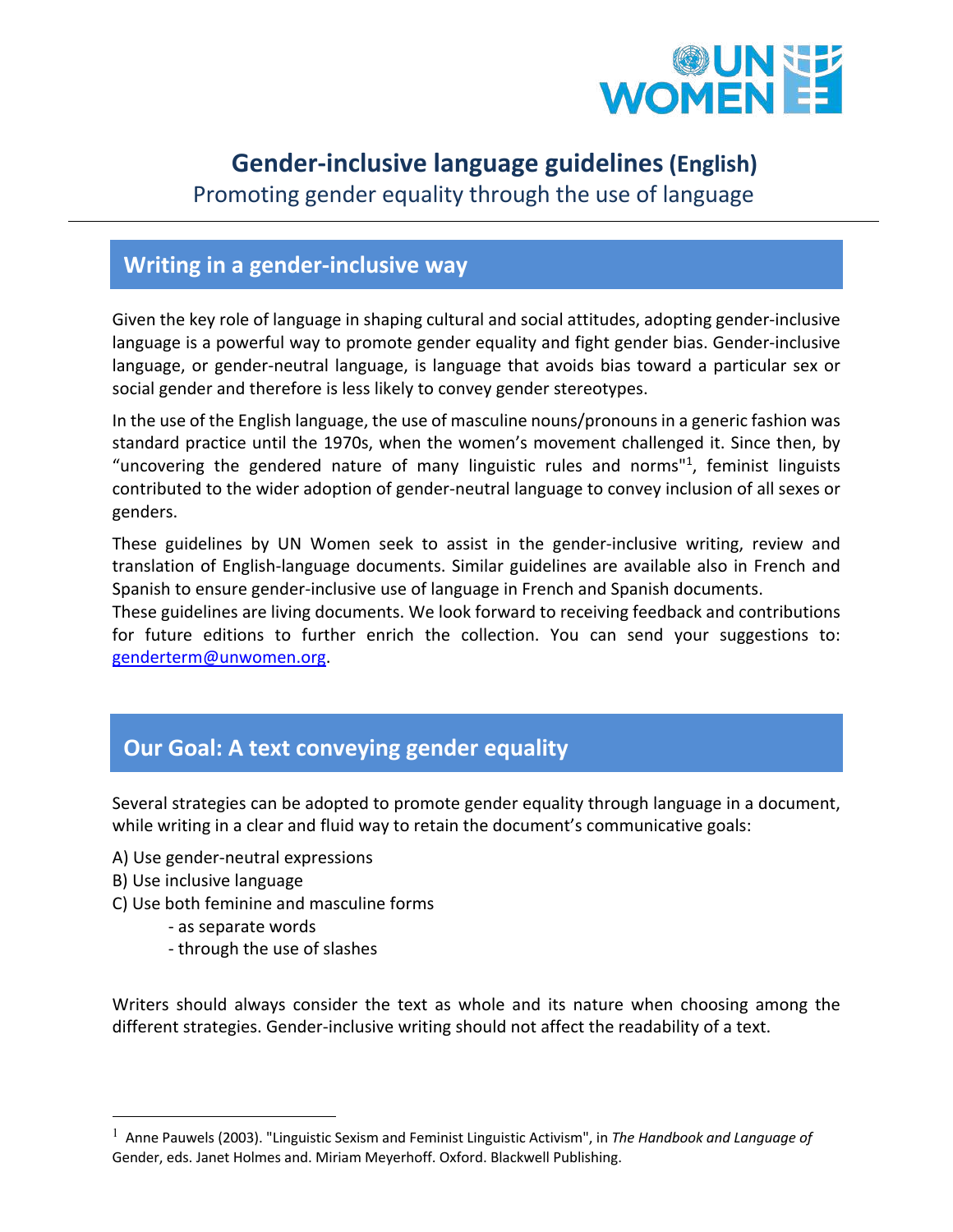# **A: Use gender-neutral expressions**

#### **Avoid gender-specific nouns when making generic references**

Writers should avoid expressions that use the masculine form when making generic references to both men and women, i.e. using *congressmen* when referring to both female and male legislators.

Whenever possible, use a gender-neutral alternative.

| <b>Avoid</b>                          | <b>Prefer</b>                                                   |  |
|---------------------------------------|-----------------------------------------------------------------|--|
| Men, mankind                          | People, humanity, human beings, humankind,<br>we, women and men |  |
| <b>Businessmen</b>                    | Representatives, business community,<br>business people         |  |
| Chairman                              | Chair, chairperson, head                                        |  |
| Congressman                           | Legislator, congressional representative,<br>parliamentarian    |  |
| Guys (referred to men and women)      | All                                                             |  |
| Man-made disaster                     | Human induced disaster                                          |  |
| Policeman                             | Police officer                                                  |  |
| Steward, stewardess                   | Flight attendant                                                |  |
| Freshman student                      | First-year student                                              |  |
| Landlord, landlady                    | Owner                                                           |  |
| Layman, common man                    | layperson, average person                                       |  |
| Boyfriend/girlfriend or husbands/wife | Partners, spouses                                               |  |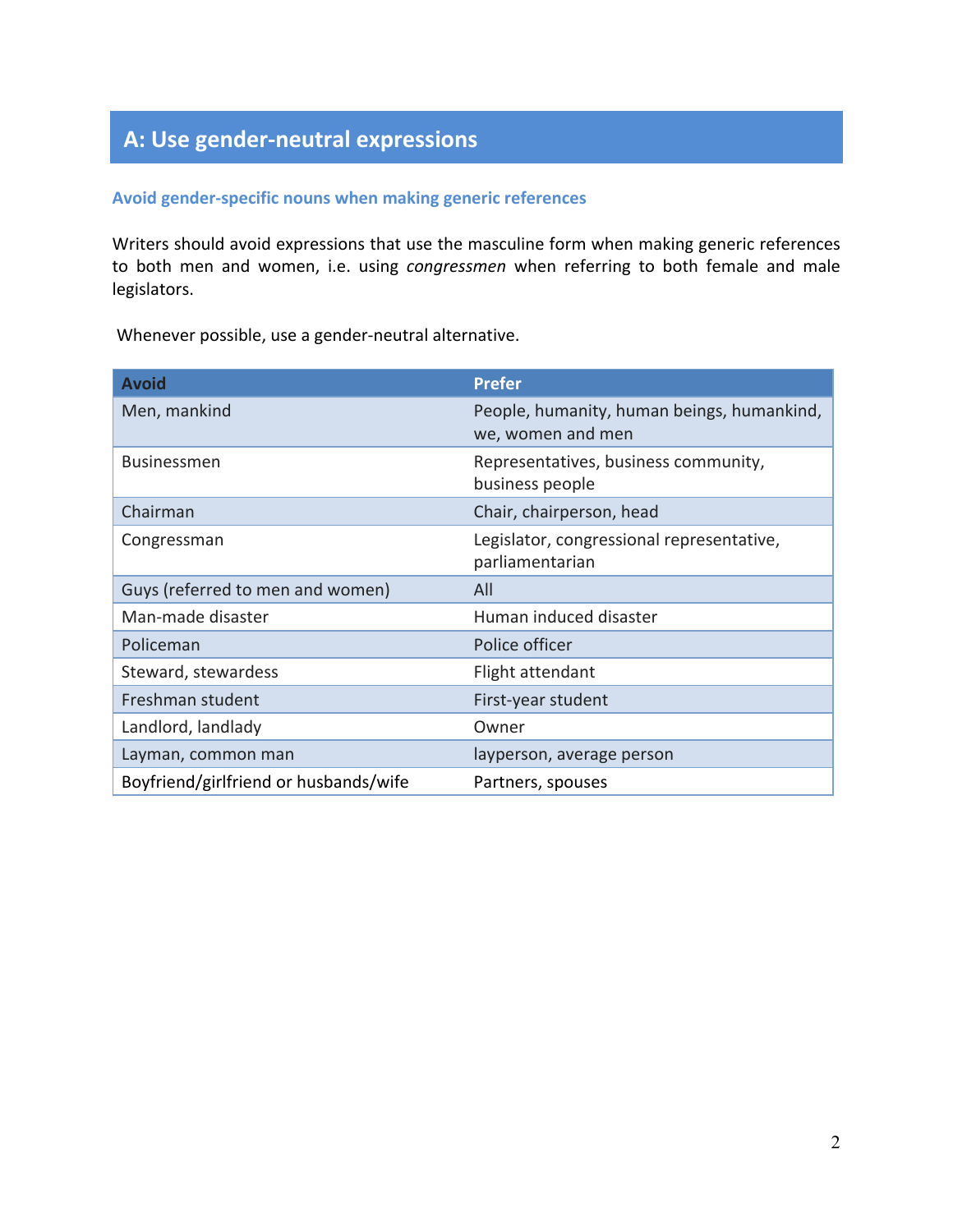## **B: Use inclusive language**

In English, the use of the generic masculine form to refer to both genders creates a gender bias. Whenever possible, writers should look at ways to modify the sentence to make it genderneutral. Here are a few options:

#### a) **Omitting the masculine reference word**

| <b>Avoid</b>                                                           | <b>Prefer</b>                                                  |
|------------------------------------------------------------------------|----------------------------------------------------------------|
| Each professor should send one of his<br>assistants to the conference. | Each professor should send one assistant to<br>the conference. |
| A good employee knows that he should<br>strive for excellence.         | A good employee strives for excellence.                        |

### **b) Using plural forms for both nouns and reference words**

| <b>Avoid</b>                                       | <b>Prefer</b>                                       |  |
|----------------------------------------------------|-----------------------------------------------------|--|
| Each participant must present his ID badge.        | All participants must present their ID badges.      |  |
| A representative must listen to his<br>supporters. | Representatives must listen to their<br>supporters. |  |

**c) Using they/their to refer back to singular nouns ("Singular they")**

| <b>Avoid</b>                                | <b>Prefer</b>                                 |
|---------------------------------------------|-----------------------------------------------|
| Each participant must present his ID badge. | Each participant must present their ID badge. |

Please note this approach is more recent and not widely accepted, and it should not be adopted in formal texts.

#### **d) Using the passive voice**

| <b>Avoid</b>                                         | <b>Prefer</b>                            |
|------------------------------------------------------|------------------------------------------|
| The student must submit his assignment by<br>Monday. | Assignments must be submitted by Monday. |

Please note, the passive voice should be used in moderation throughout a document.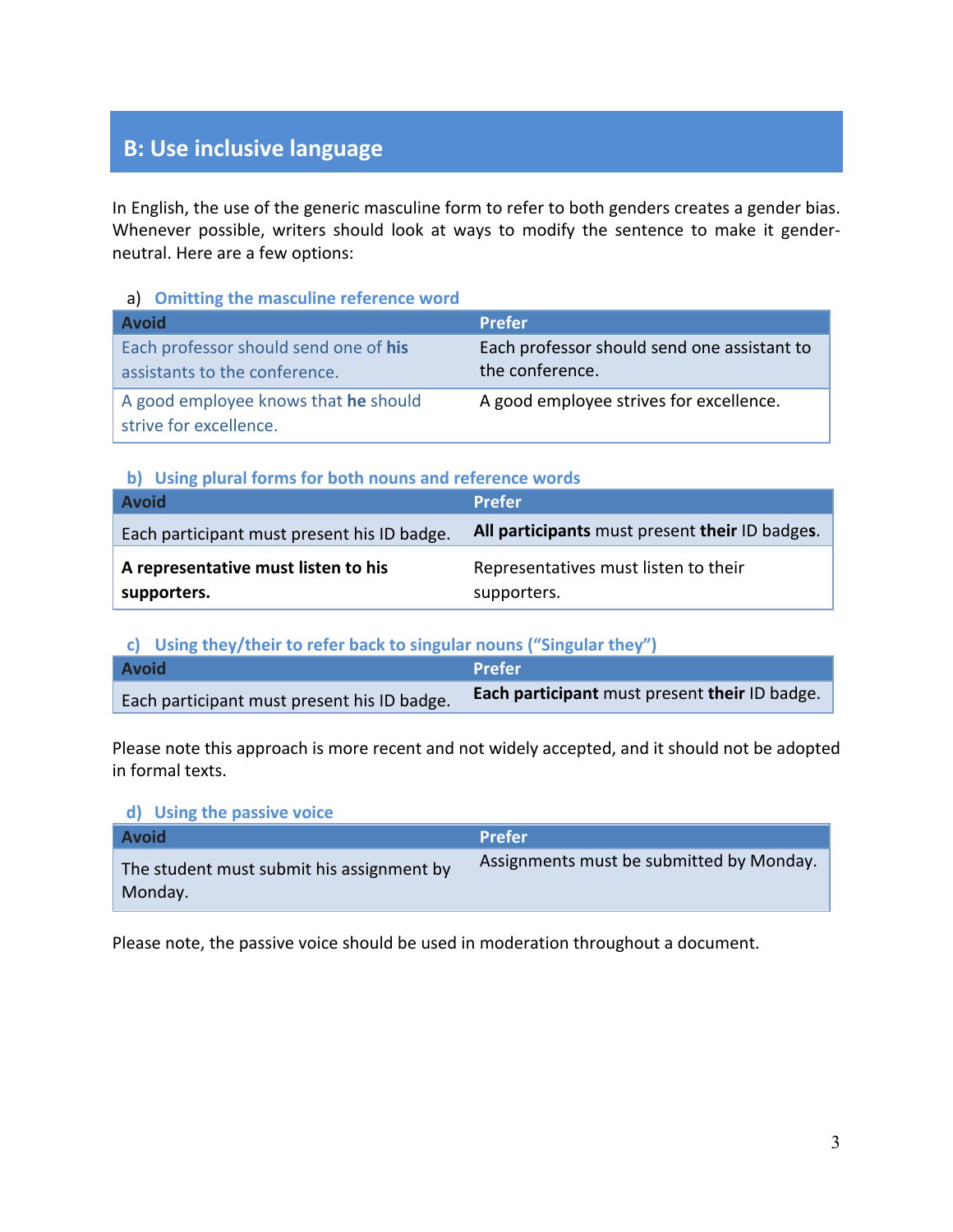## **C: Use both feminine and masculine forms**

Sometimes, the writer might want to retain both the feminine and masculine forms of the words. Below are some examples of how we could replace the masculine generic form with a gendersensitive expression.

#### **a) Using both feminine and masculine reference words**

Writers may decide to use ''he or she", or ''she or he'', when the gender of the referent is unknown or irrelevant.

| <b>Examples</b>                                                                                |
|------------------------------------------------------------------------------------------------|
| Each professor should send his or her assistant to the conference.                             |
| It all came down to <b>one person's vote. He or she</b> would decide the future of the county. |

While this solution specifically includes both women and men and works well in many situations, some readers find it stylistically heavy, especially when "she or he" is repeated many times throughout the text.

#### **b) Alternating genders and pronouns**

When the gender of the referent is unknown and equally likely to be male or female, or when referring to a mixed group, it is possible to alternate masculine and feminine pronouns. Alternating "he" and "she" in the same text conveys the same sense of inclusiveness as using both pronouns, and is likely to facilitate the reading.

#### **Example**

Whoever **she** is. Wherever **he** lives. **Every child** deserves a childhood. A future. A fair chance. That's why UNICEF is there.

#### **c) Using slashes when writing both forms of words**

Writers can resort to the use of slashes [/] and write both the feminine and the masculine forms of words, for instance: "she/he", "his/hers" and "him/her".

| <b>Avoid</b>                                | <b>Prefer</b>                                    |
|---------------------------------------------|--------------------------------------------------|
| A political leader must work 12 hours a day | A political leader must work 12 hours a day and  |
| and seven days a week. This places a heavy  | seven days a week. This places a heavy burden on |
| burden on him. He must cope with this or    | her/him. He/she must cope with this or lose      |
| lose popularity.                            | popularity.                                      |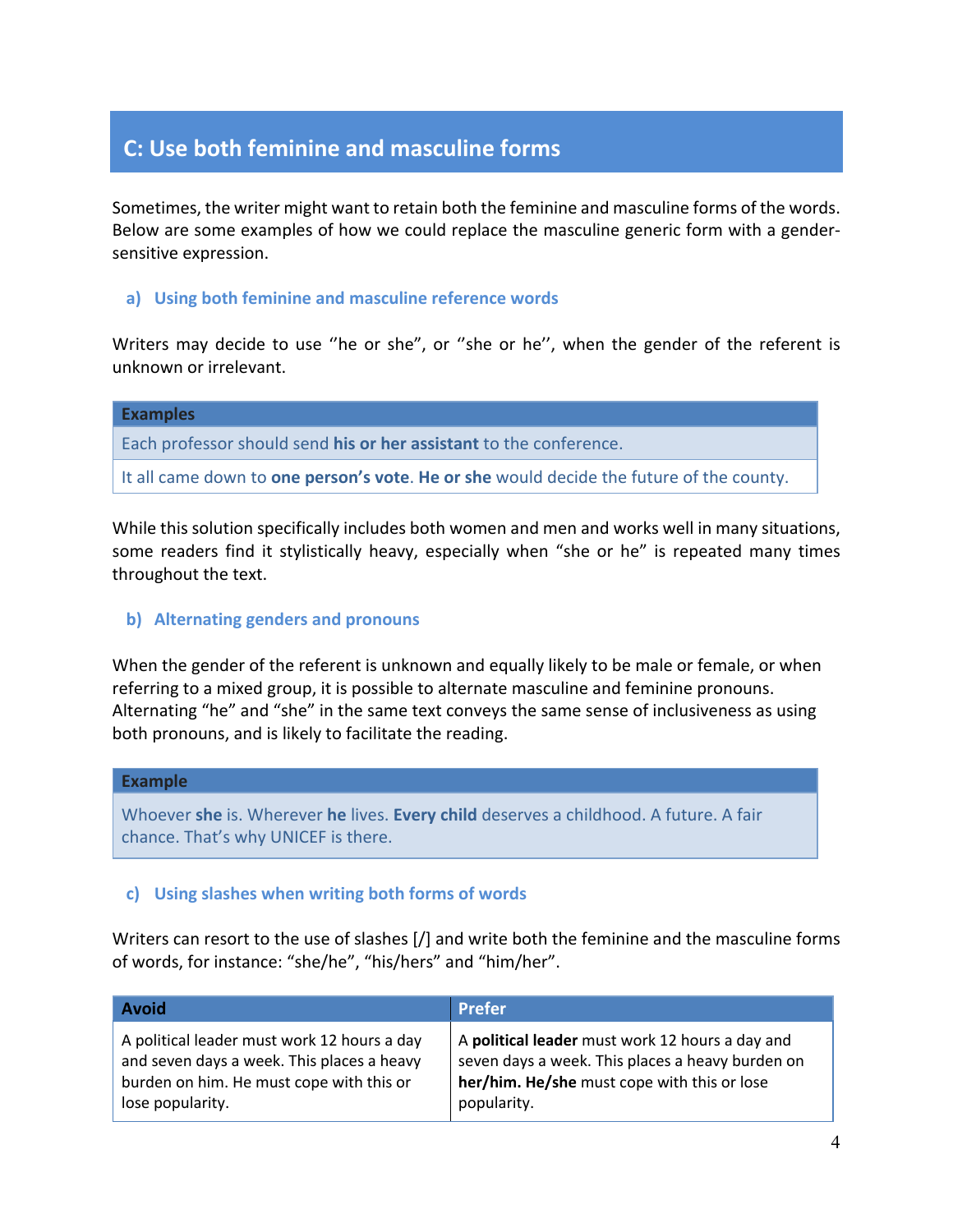Because this strategy has a negative impact on readability, it is advisable not to overuse it. Writers may resort to it when filling in forms or addressing letterheads, or if a gender-neutral expression cannot be found.

Generally, the use of this strategy should be avoided in public information products such as web features, press releases, or narrative texts. In such cases, changing a sentence structure should be preferred (see previous section).

### **Additional tips for writing in a gender-sensitive way**

The **UN Women gender-sensitive lexicon** should be used as a key reference. The lexicon includes 600+ terms drawn from UN and UN Women literature. It helps ensure consistent use of gendersensitive terminology as well as to clarify possible doubts, such as the mistaken use of the verb "engender", often mistaken for "mainstream a gender perspective".

In addition to adopting the above-mentioned strategies, as a general rule it is recommended to use the active voice to show the empowerment of women.

**Avoid using expressions that could have a negative connotation**. For example, "investing" is a verb usually used in finance, for money/trading. Using "girls" to refer to grown women should be avoided, as it infantilizes and disrespects women.

| <b>Avoid</b>                               | <b>Prefer</b>                                    |  |
|--------------------------------------------|--------------------------------------------------|--|
| Investing in women                         | Investing in women's potential                   |  |
| Mastering a skill                          | Being competent in a skill                       |  |
| Pam had lunch with the girls at the office | Pam had lunch with some colleagues at the office |  |

Special attention should be paid to the use of vocabulary referring to **gender identity and sexual orientation**, **roles and attributes**, **occupations,** as well as to the use of **titles**.

### **a) Gender identity and sexual orientation**

Be mindful of gender and sexual orientation. When writing about a transgender person, use nouns and pronouns consistent with the individual's gender identity, regardless of sex at birth. When possible, use the pronoun preferred by that individual.

### **b) Stereotyping roles/attributes**

Refer to women and men without assuming stereotypical roles or attributes related to their gender.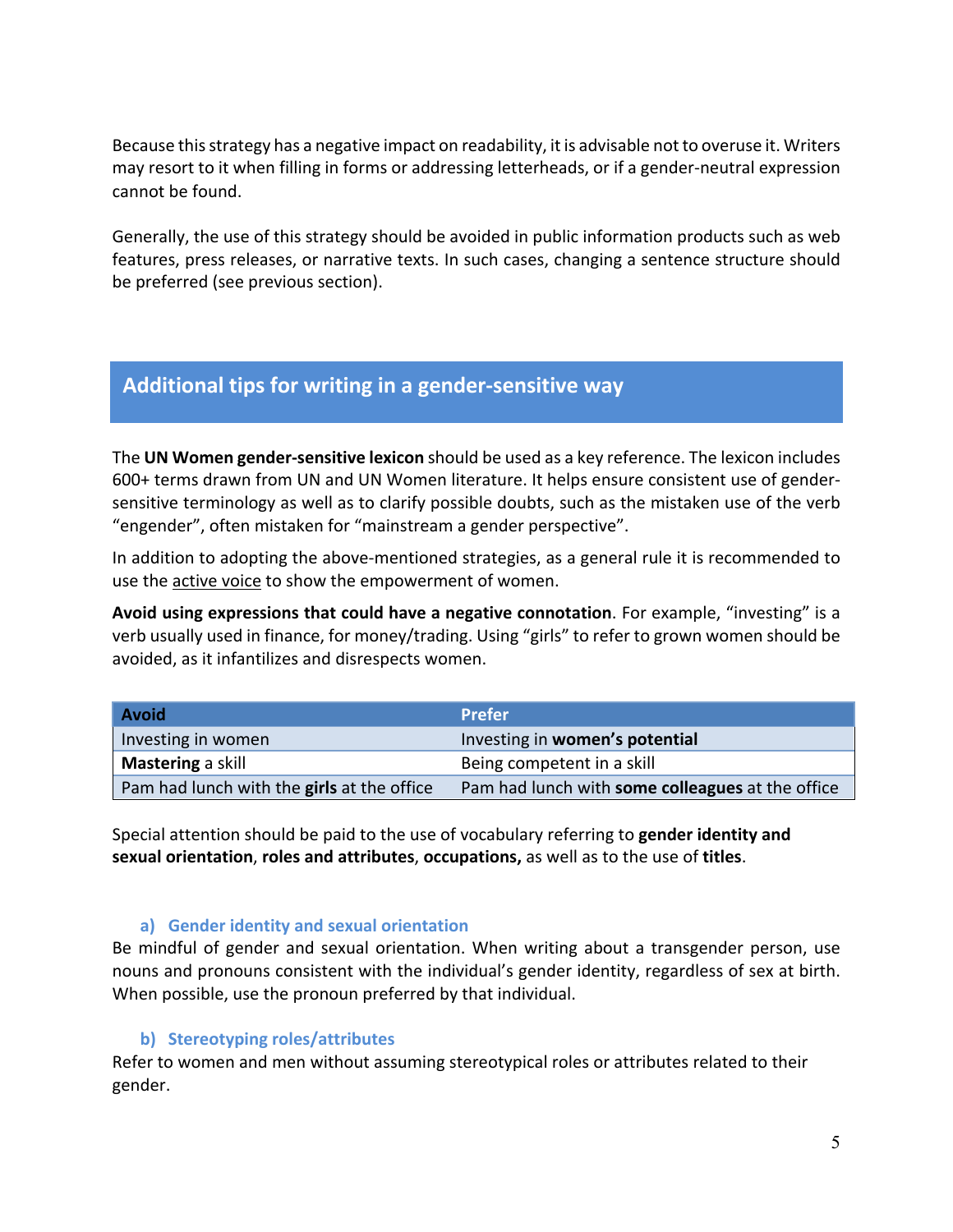| <b>Avoid</b>                            | <b>Prefer</b>                                      |
|-----------------------------------------|----------------------------------------------------|
| John and Mary both have full-time jobs; | John and Mary both have full-time jobs; they share |
| he helps her with the housework.        | the housework.                                     |
| The Conference participants and their   | The Conference participants and their              |
| wives are invited.                      | spouses/partners/guests are invited.               |

### **c) Occupations**

Avoid masculine generic occupational titles (i.e. fireman, mailman). See Section A on genderneutral expressions for more examples.

With the exception of contexts where gender discrimination in occupations are highlighted and thus require the use of gender-specific forms, as a general rule you should:

- Use a gender-neutral form (especially for professions that are still male-dominated, or those that are typically female-dominated);
- Avoid the unnecessary references to gender: adding ''female'', ''women'' or ''male'' to generic neutral terms should be avoided.

| <b>Avoid</b>      | <b>Prefer</b>     |
|-------------------|-------------------|
| Cleaning lady     | <b>Cleaner</b>    |
| Male nurse        | <b>Nurse</b>      |
| Female doctor     | <b>Doctor</b>     |
| Female politician | <b>Politician</b> |

### **d) Titles**

Use courtesy titles that promote gender equality regardless of marital status.

| <b>Avoid</b>            | <b>Prefer</b>                                                                                                                                      |
|-------------------------|----------------------------------------------------------------------------------------------------------------------------------------------------|
| Miss, Mrs.              | Ms. (unless the woman herself prefers the courtesy title Mrs. or Miss).<br>A woman's marital status is generally irrelevant to the matter at hand. |
| Mr. and Mrs. John Smith | Jane and John Smith; Ms. Jane and Mr. John Smith; Mrs. and Mr.<br><b>Smith</b> (when the woman herself prefers the courtesy title Mrs.).           |